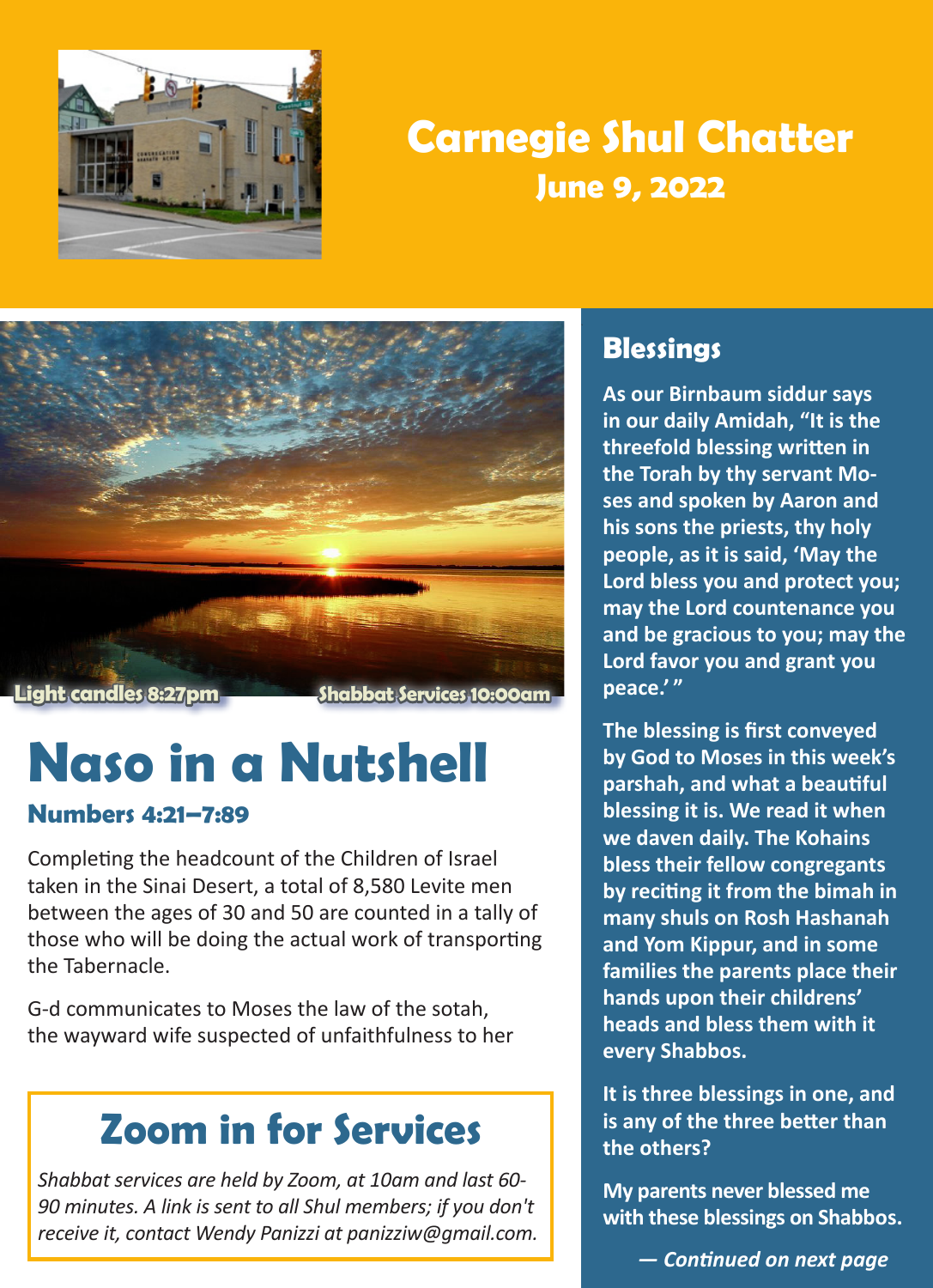#### *— From previous page*

**I doubt my father knew them, and he definitely could not read Hebrew. But I have seen my grandchildren blessed with these blessings by their parents on Shabbos and I was deeply moved.**

**I blessed my fellow congregants, as a Kohain, on the High Holidays at my shul in Harrisburg and I was deeply humbled.**

**I was asked by a tour guide to bless him with these blessings in Jerusalem and it was possibly the most humbling experience of my life.**

**May God bless each and everyone of us with these blessings, and let us say, Amen.**



husband. Also given is the law of the nazir, who forswears wine, lets his or her hair grow long, and is forbidden to become contaminated through contact with a dead body. Aaron and his descendants, the kohanim, are instructed on how to bless the people of Israel.

The leaders of the twelve tribes of Israel each bring their offerings for the inauguration of the altar. Although their gifts are identical, each is brought on a different day and is individually described by the Torah.

Here is a commentary on this week's parshah from *myjewishlearning.com*.

## **Parashat Nasso: Getting the Message**

**Two linguistic features of this Torah portion remind us of the need to speak carefully even when our message is true.**

*By Rabbi Elliot Goldberg* 

### **Princely Gifts**

After providing details about how the Israelites organized their encampment during their travels in the desert, the Torah turns its attention in Parashat Nasso to the gifts that were brought by tribal chieftains for use in the Tabernacle:

On the day that Moses finished setting up the Tabernacle, he anointed and consecrated it and all its furnishings, as well as the altar and its utensils. When he had anointed and consecrated them, the chieftains of Israel, the heads of ancestral houses, namely, the chieftains of the tribes … drew near and brought their offering before the Lord (Numbers 7:1-3).

The construction of the Tabernacle and its dedication have been a central theme of the biblical narrative beginning in the second half of the book of Exodus, continuing into the book of Leviticus, and concluding in the book of Numbers. The task engaged many people.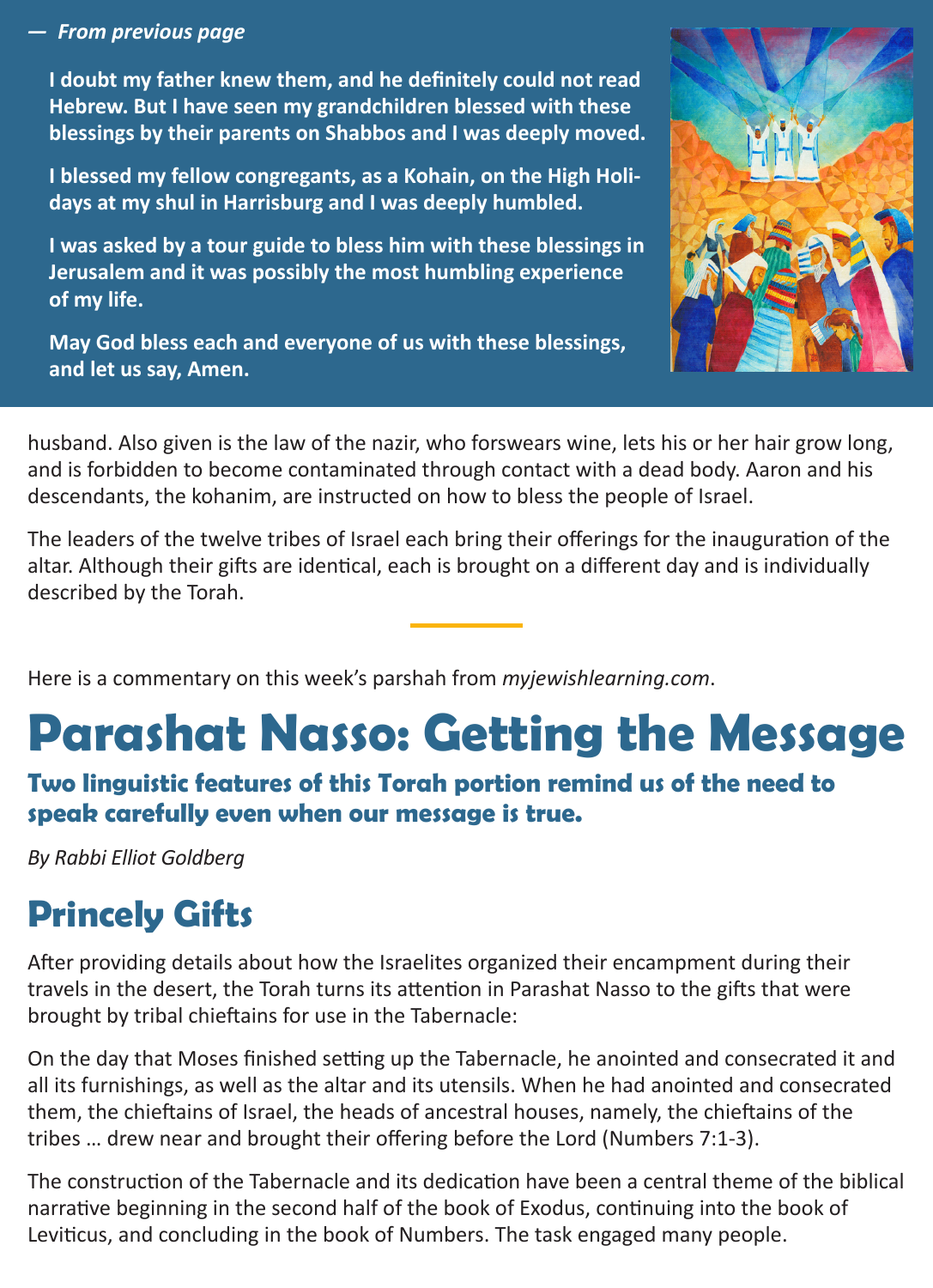The Israelites were commanded by God to donate the materials that would be used to build and equip the Tabernacle. The Torah reports that their response was overwhelming, so much so that the people were told to stop giving as the sheer quantity of the materials that had been donated had become a burden to the project managers.

So given the widespread involvement in the Tabernacle project, why would the Torah choose to open its narrative with the words, "On the day that Moses finished setting up the Tabernacle"? In doing so, it appears that credit is being given to Moses for a project that was a group effort.

The medieval commentator Rashi suggests that the Torah does this "because Moses devoted himself wholeheartedly to it, ensuring that the shape of each article was exactly as God had shown him on the mountain and showing the workmen how it should be made — and he did not err on a single shape."

In other words, in giving credit to Moses, the Torah is not ignoring the contributions of others, but rather recognizing Moses' unique leadership, passion and dedication for the project and his efforts to ensure that it was completed exactly as God had envisioned.

Just a few verses later, while describing the gifts brought to the Tabernacle by the heads of each of the tribes, the Torah fails to identify Nachshon Ben Aminadav as the chief of his tribe as he brings the first gift. This is noteworthy, as the Torah takes the time to describe each chieftain's gift individually, even though they are all identical, emphasizing their equal status. Why would the Torah present Nachshon differently from his peers?

One could say that in dropping his title, the Torah is not slighting Nachshon; rather, it is honoring him for bringing humility to his position. Perhaps while serving as chieftain of his tribe, Nachshon never held himself above those he represented, and unlike his peers, he did not let the status of his position go to his head. Thus, what appears to be a slight is actually a compliment.

The Midrash has a different theory. It suggests that the reason Nachshon is not called by his title is so that "if he should ever feel tempted to lord it over the other chieftains by saying, 'I am your king, since I was first to present the offering,' they could retort by saying, 'You are no more than a commoner, for every one of the others is called a chieftain, while you are not described as one.'"